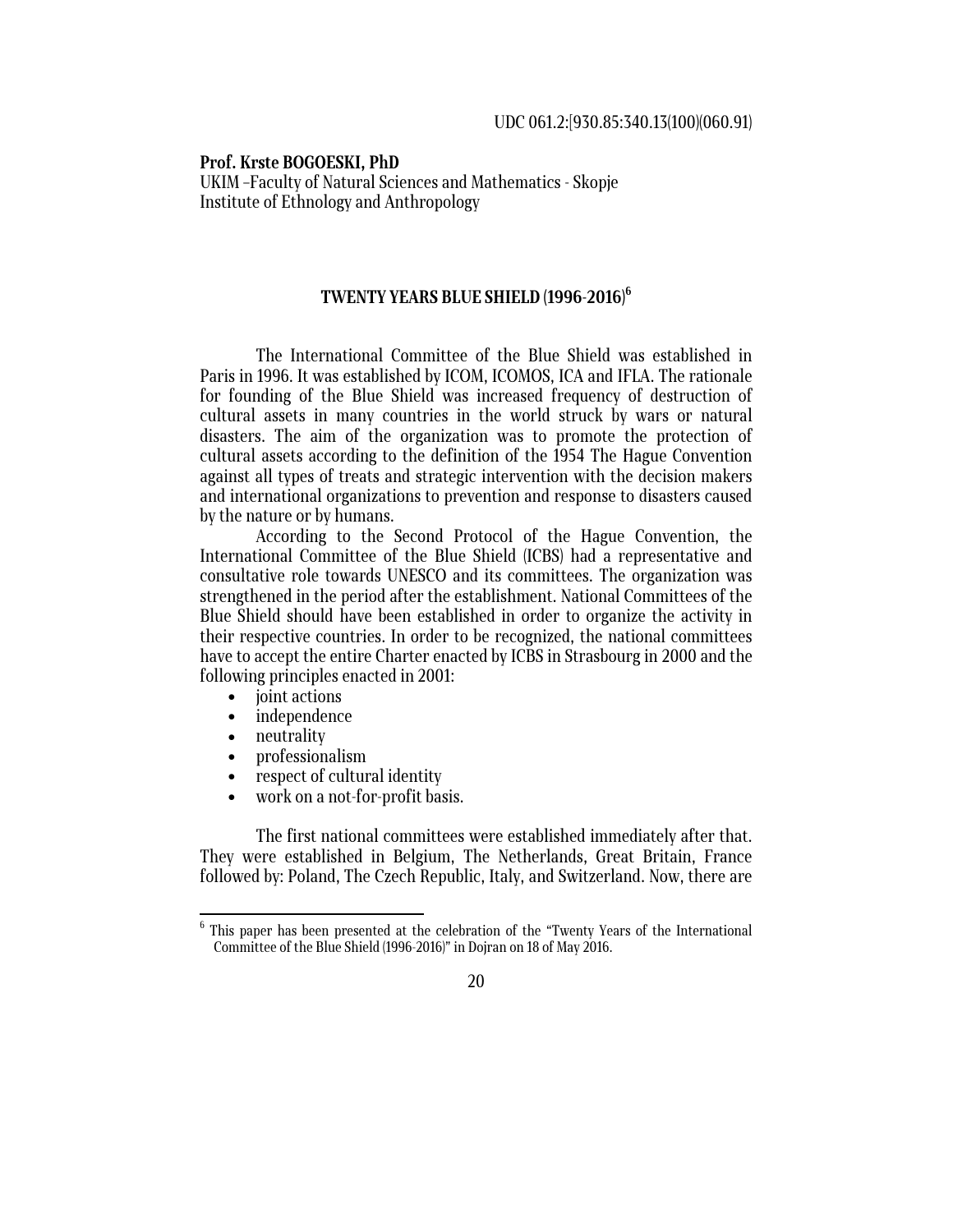more than 20 recognized National Committees of the Blue Shield and another 20 which are in a process of recognition, certainly if they meet the prescribed principles.

In the following period, efforts were made to identify the forms of activities, thus the actions were through statements, specific activities, seminars, and workshops. There was a great flood in the Czech Republic in 2002 which affected several museums and other cultural institutions, ICBS reacted and the Dutch National Committee of the Blue Shield provided assistance.

Efforts were made to strengthen the organization of the Blue Shield. The first ICBS Conference was organized in Torino in 2004 which covered the following issues:

- The situation of cultural assets in Iraq, Afghanistan and other locations in the world;
- Initiative for establishment of an Association of National Committees of the Blue Shield which was realized in The Hague in 2008.

The Second ICBS Conference was held in The Hague in 2006 under the following topic: Towards Solid Organization: Infrastructure and Awareness. The following topics were discussed:

- The model of the work structure of ICBS; and
- Preparation for establishment of the Association of National Committees of the Blue Shield.

The Founding Conference of the Association of National Committees of the Blues Shield (ANCBS) was held in The Hague in December 2008. (The Macedonian National Committee of the Blue Shield (MNCBS), established in 2002 was invited to be one of the sic founders of the Association: USA, France, Belgium, Macedonia, The Netherlands and Norway). The following decisions were adopted on the founding conference:

- The Association's Statute was adopted;
- The Operational Program and Financial Program were adopted;
- The Association's board with ten members was appointed, including the Macedonian representative;
- Karl Von Habsburg from Austria was appointed president;
- Association's headquarters in The Hague.

Theoretical and practical aspects of the Blue Shield activities were presented at the Conference. In the following period, certain activities for organization of ANCBS, such as:

- Cologne, Germany, demolished Archive, 2009. First ANCBS mission which included volunteers;
	- 21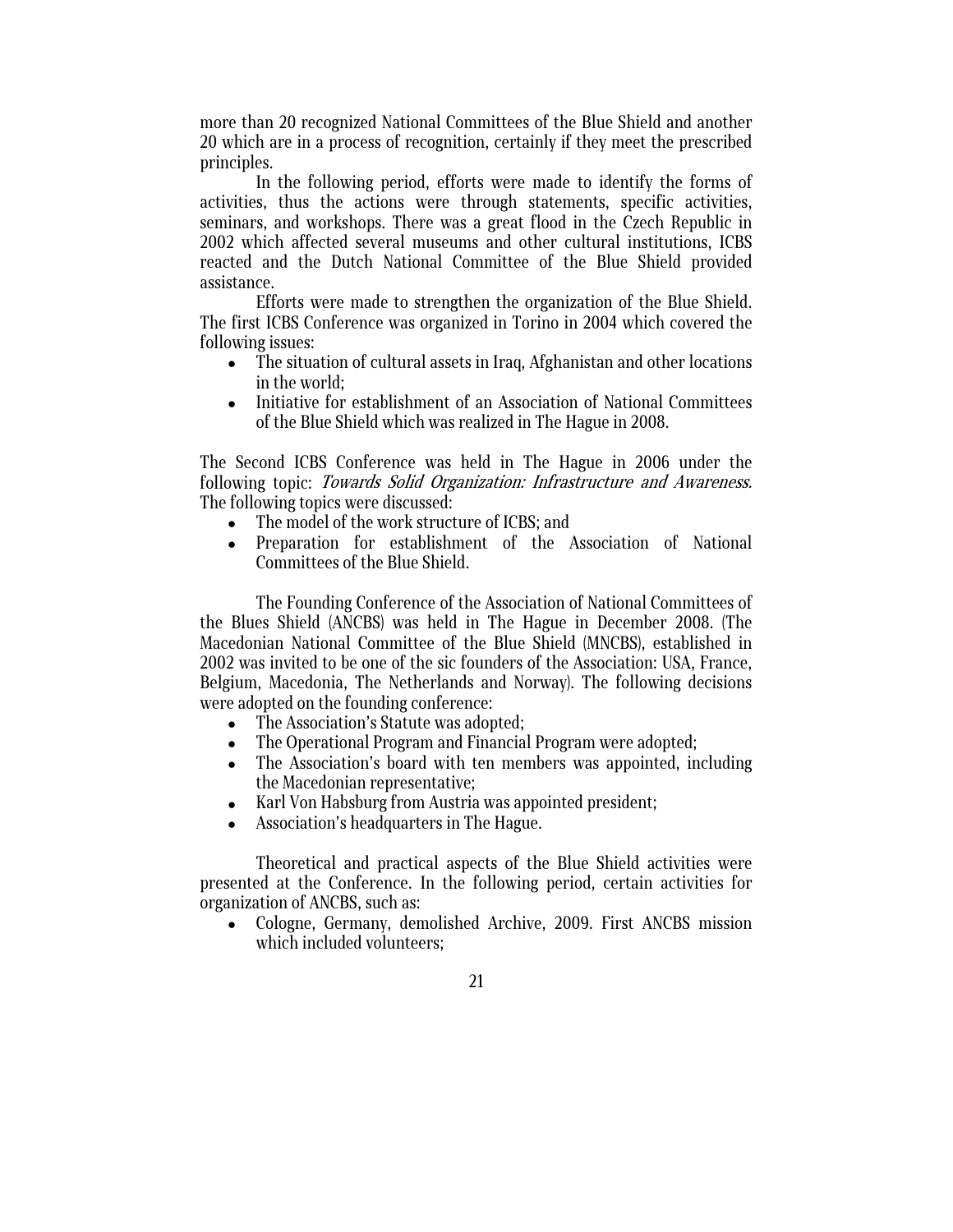- Abruzzo, Italy, 2009, earthquake;
- Gaza, Palestine, 2009, war conflict;
- Port-au-Prince, Haiti, earthquake, 2010, a large ANCBS missions with volunteers;
- Chile, 2010, Earthquake.

A ANCBS Conference was organized in Vienna in 2010, together with the World Archeological Congress, under the topic: Archeology in Conflict. Meanwhile a rivalry between the ICBS and ANCBS occurred about the activities in Haiti and who should lead the action.

After the internal war conflict, a monitoring was realized in Libya and Egypt in 2011.



Mission of the ANCBS President Karl Von Habsburg and associates in Libya.

A joint meeting of ICBS and ANCBS was held in Paris in 2013 with a hope to overcome the conflict and rivalry.



Attendants at the Paris meeting in 2013.

22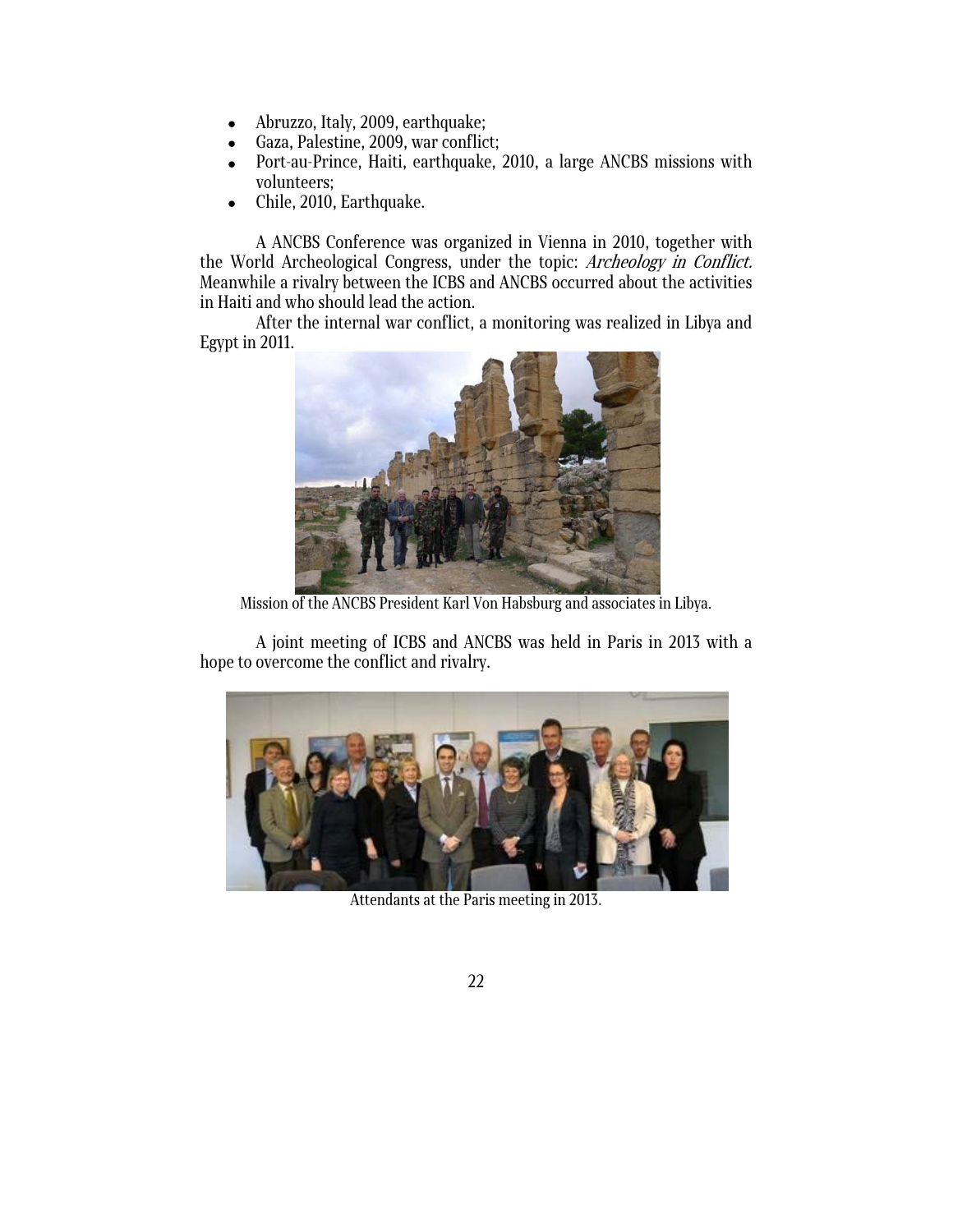A General Conference of ANCBS was organized in Vienna in 2012 with the following agenda:

- Appointment of a new Board;
- Reports of the National Committees of the Blue Shield;
- Theoretical and practical aspects of functioning.

In 2013, the President of ANCBS realized a mission with his associates in Timbuktu, Mali, following the internal war conflict.

An extraordinary General Conference of ANCBS was held in Rome in 2014. At the Conference, ICBS and ANCBS agreed to join in a single organization which will be called BLUE SHIELD.



Some of the attendants at the Conference

Several decisions were adopted at the Rome Conference such as:

- The Statute of the organization was adopted;
- A Board with ten members was appointed and Karl Von Habsburg was appointed President;
- The organization's headquarters will be in The Hague;
- The registration should be according to the Dutch legislation.

The present activities are mainly directed towards protection of cultural assets in countries struck by war conflicts, especially:

- The issue of protection of cultural assets in Syria;
- Mapping of archeological sites in order to prevent bombing;
- Activities in Mali;
- In Pakistan;
- In Afghanistan and other sites in the world.